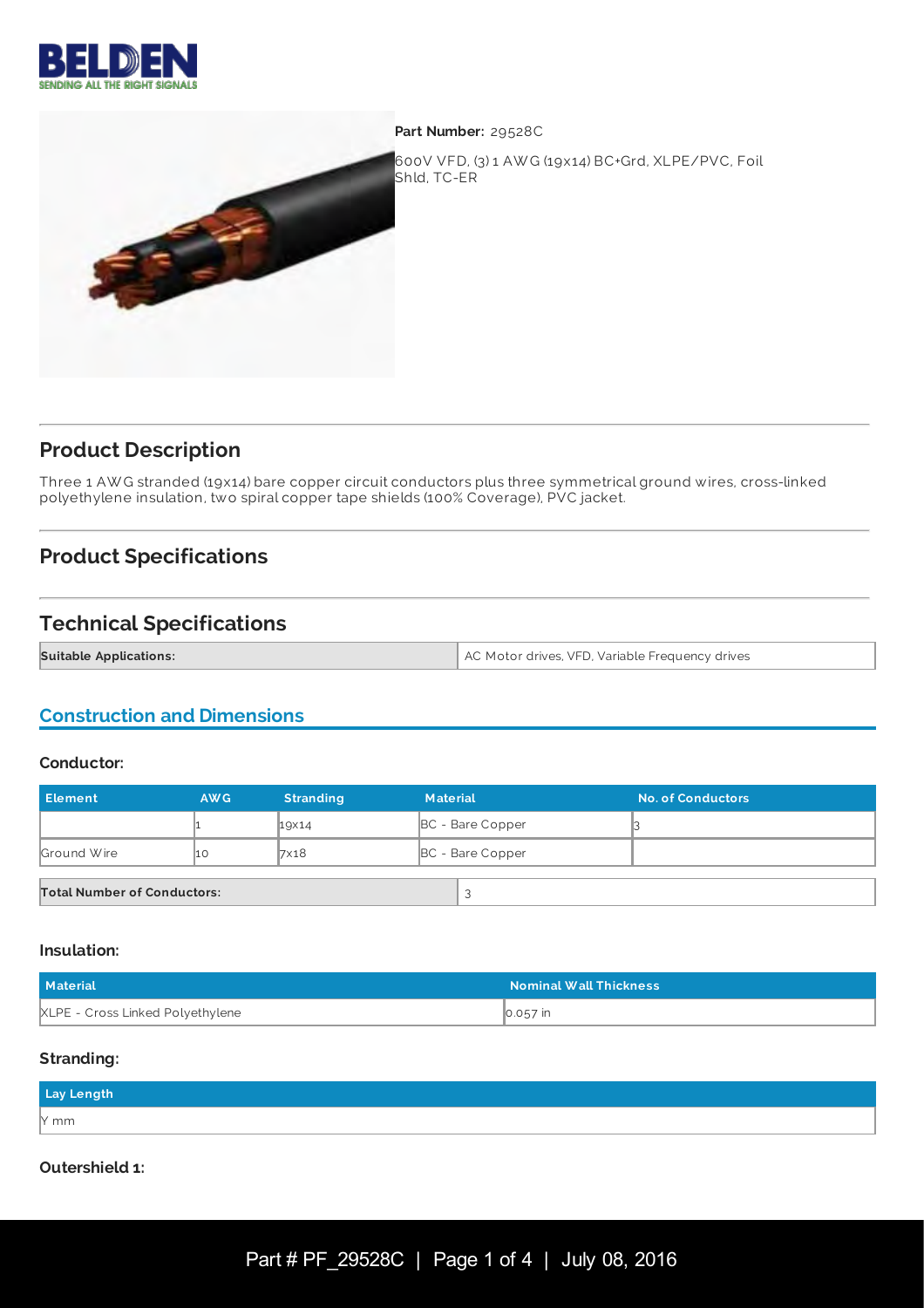| <b>Type</b> | Layer | <b>Material</b> | <b>Coverage [%]</b> |
|-------------|-------|-----------------|---------------------|
| Tape        |       | Spiral Copper   | $100\%$             |
| Tape        |       | Spiral Copper   | $100\%$             |

## **Outerjacket 1:**

| <b>Material</b>                 | <b>Nominal Diameter</b> |
|---------------------------------|-------------------------|
| <b>PVC - Polyvinyl Chloride</b> | $\ln 121$ in            |

## **Electrical Characteristics**

### **Conductor DCR:**

| Nominal Conductor DCR |  |
|-----------------------|--|
| $0.13$ Ohm/1000ft     |  |

## **Capacitance:**

| Nom. Capacitance Conductor to Conductor | Nom. Capacitance Conductor to Other Conductor to Shield |
|-----------------------------------------|---------------------------------------------------------|
| 44 pF/ft                                | ∦79 pF∕ft                                               |

### **Current:**

| Max. Recommended Current [A]            |  |
|-----------------------------------------|--|
| 150 Amps per conductor @ 30°C (per NEC) |  |

#### **Inductance:**

| Nominal Inductance |  |
|--------------------|--|
| $0.146$ µH/ft      |  |

#### **Voltage:**

| <b>Description</b> | UL Voltage Rating       | <b>Voltage Rating [V]</b> |
|--------------------|-------------------------|---------------------------|
| CSA AWM I/II A/B   | 600 V RMS (NEC Type TC) | 1000 V RMS                |

## **Use**

| <b>Suitability - Oil Resistance:</b>      | Yes      |
|-------------------------------------------|----------|
| <b>Suitability - Burial:</b>              | Yes      |
| <b>Suitability - Indoor:</b>              | Yes      |
| <b>Suitability - Outdoor:</b>             | Yes      |
| <b>Suitability - Sunlight Resistance:</b> | Yes      |
| <b>Max Recommended Pulling Tension:</b>   | 2650 lbs |

## **Safety**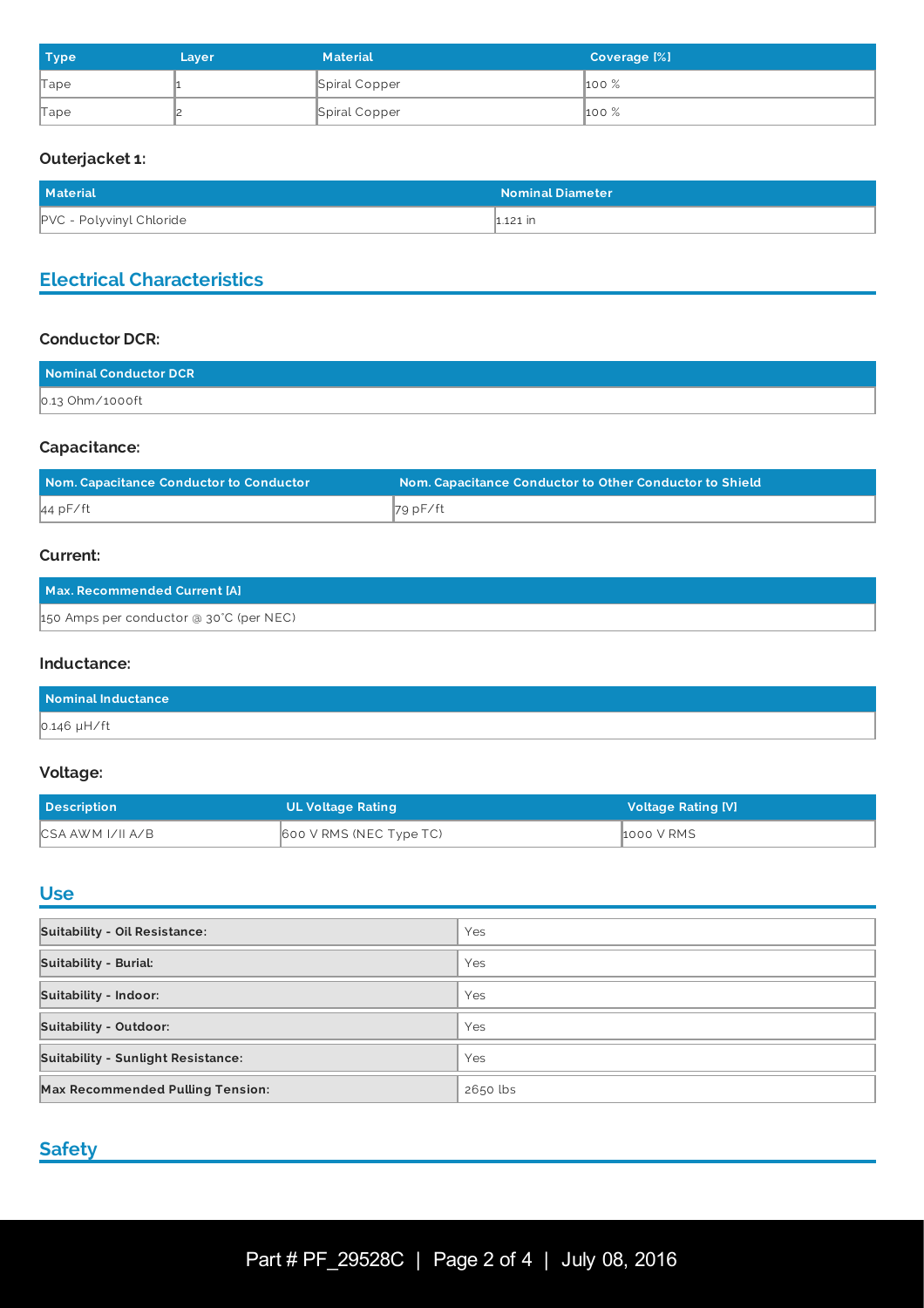| <b>CSA Flammability:</b>  | FT4               |
|---------------------------|-------------------|
| <b>IEEE Flammability:</b> | 1202              |
| <b>UL Flammability:</b>   | UL1685 UL Loading |

## **Temperature Range**

| <b>Operating Temp Range:</b> | -40°C To +90°C |
|------------------------------|----------------|
| <b>UL Temp Rating:</b>       | ∥ 90°C Wet/Dry |

## **Mechanical Characteristics**

| Min Bend Radius/Minor Axis: | <b>TTC 111</b> |
|-----------------------------|----------------|

### **Part Number**

| Plenum (Y/N): | ' Nc |
|---------------|------|

### **Standards**

| CA Prop 65 (CJ for Wire & Cable): | CA Prop 65 (CJ for Wire & Cable) |  |
|-----------------------------------|----------------------------------|--|
| <b>CSA AWM Specification:</b>     | <b>CSA Specification</b>         |  |
| MII Order #39 (China RoHS):       | MII Order #39 (China RoHS)       |  |
| <b>NEC Articles:</b>              | <b>NEC Articles</b>              |  |
| NEC/(UL) Specification:           | NEC/(UL) Specification           |  |
| <b>PMSHA Specification:</b>       | PMSHA Specification              |  |
| <b>EU Directive Compliance:</b>   | EU Directive 2003/11/EC (BFR)    |  |
| <b>EU CE Mark:</b>                | <b>EU CE Mark</b>                |  |

### **History**

## **Product Variants**

| <b>Part Number</b> | Color        | <b>Put-Up Type</b> | Length  |
|--------------------|--------------|--------------------|---------|
| 29528C 0101000     | <b>BLACK</b> | Reel               | 1000 ft |
| 29528C 0103000     | <b>BLACK</b> | Reel               | 3000 ft |

© 2016 Belden, Inc

#### All Rights Reserved.

Although Belden makes every reasonable effort to ensure their accuracy at the time of this publication, information and specifications described herein are subject to error or omission and to change without notice, and the

Belden provides the information and specifications herein on an "AS IS" basis, with no representations or warranties, whether express statutory or inplied In no event will Belden be liable for any damages (including conseq

All sales of Belden products are subject to Belden's standard terms and conditions of sale.

Belden believes this product to be in compliance with EU RoHS (Directive 2002/95/EC, 27-Jan-2003). Material manufactured prior to the compliance date may be in stock at Belden facilities and in our Distributor?s inventory. information provided in this Product Disclosure, and the identification of materials listed as reportable or restricted within the Product Disclosure, is correct to the best of Belden?s knowledge, information, and belief a